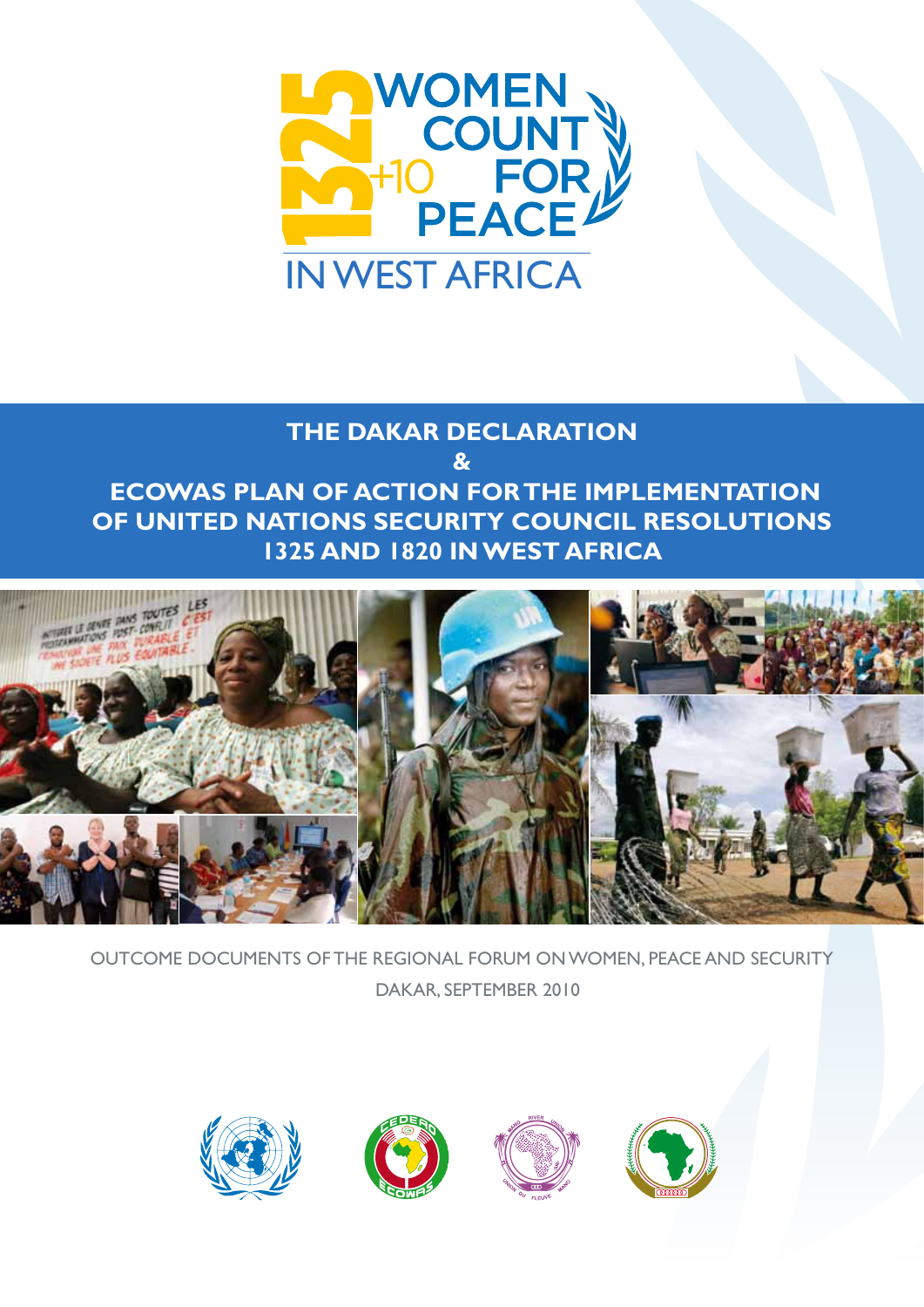

The Dakar Declaration on the implementation of UN Security Council resolution 1325 and its related regional plan of action for the Economic Community of West African States (ECOWAS) were adopted in Dakar on 17 September at a Regional Forum entitled «Women Count for Peace».

The event took place at ministerial level on the occasion of the 10<sup>th</sup> anniversary of the UN Security Council resolution 1325 on women, peace and security. It was organized under the auspices of the UN Office for West Africa (UNOWA) in collaboration with various Regional Offices in West Africa such as the United Nations Development Fund for Women (UNIFEM), the Office of the High Commissioner for Human Rights (OHCHR), the United Nations Population Fund (UNFPA), the High Commissioner for Refugees (UNHCR), the United Nations Development Programme (UNDP), the United Nations Children's Fund (UNICEF) and the UN Information Centre in Dakar (UNIC).

For more information :

 Madame Aminatta Dibba, Director of the ECOWAS Gender Development Centre (EGDC), Dakar, Sénégal Tel: +221 33 825 03 27 / 33 825 03 33 - Fax: +221 33 825 03 30 Email : adibba.egdc@orange.sn ccdg.egdc@orange.sn egdc.ccdg@ecowas.int

Christiana Adokiye George, Gender Adviser - UNOWA Tel: +221 33 869 85 54 E-mail : georgec@un.org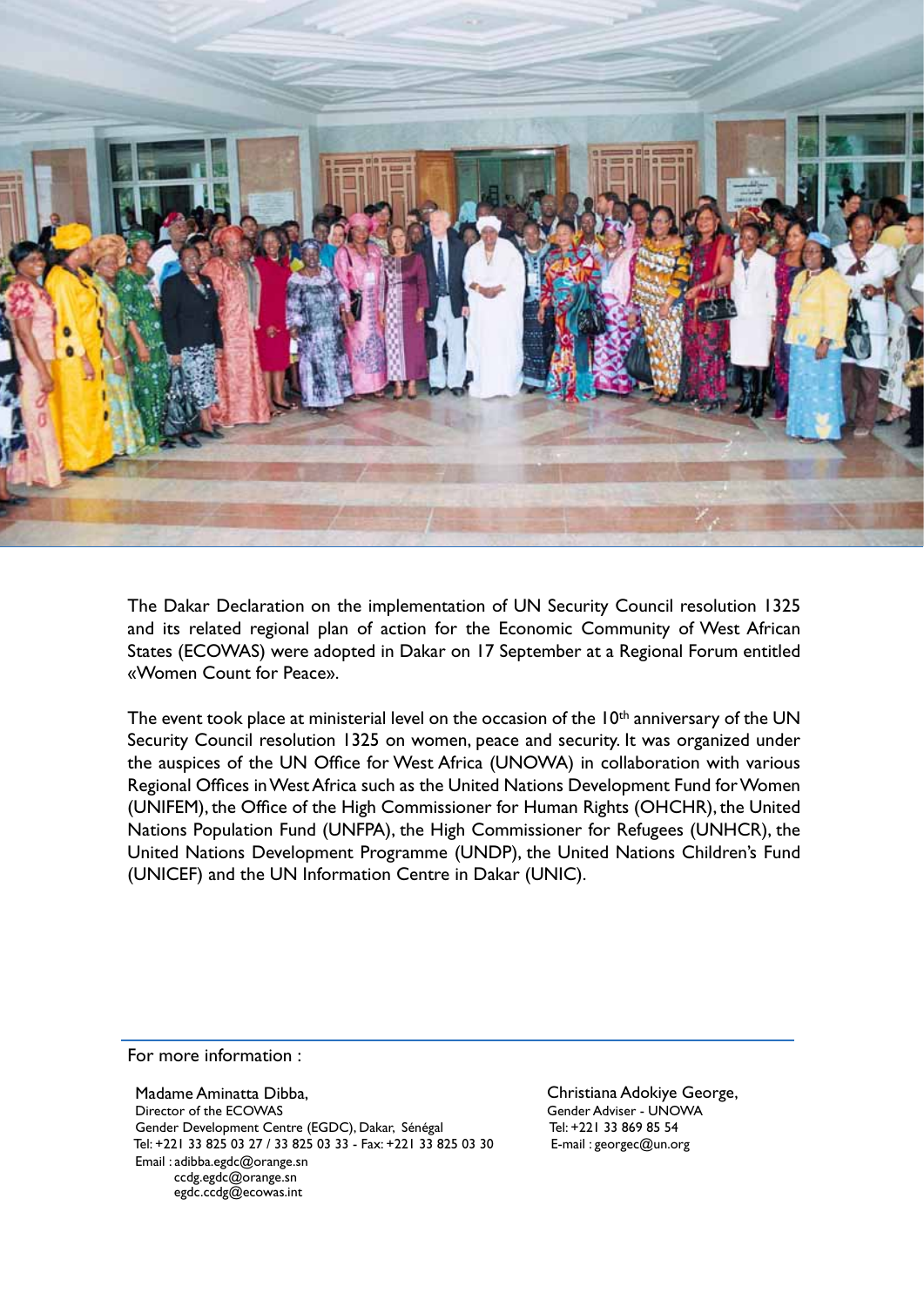

### **THE DAKAR DECLARATION ON THE IMPLEMENTATION OF UNSCR 1325 IN WEST AFRICA**

A regional Forum on the implementation of the United Nations Security Council Resolution 1325 on Women, Peace and Security was held in Dakar, Senegal from 15 to 17 September 2010 at the initiative of the United Nations Office for West Africa (UNOWA) and in close collaboration with the African Union (AU), the Economic Community of West African States (ECOWAS), the Mano River Union (MRU), the United Nations Population Fund (UNFPA), the United Nations Fund for Women (UNIFEM), UN-INSTRAW, the Office of the United Nations High Commissioner for Human Rights (OHCHR), the United Nations Development Programme (UNDP), United Nations High Commissioner for Refugees (UNHCR), and the United Nations Children Fund (UNICEF).

 The Forum was attended by the Vice President of the Republic of the Gambia, the Ministers in charge of gender and women empowerment of Senegal, Niger, Togo, Sierra Leone, Ghana, Mali, Guinea, Guinea Bissau, Mauritania and senior government officials from Cote d'Ivoire, Benin, Liberia and Nigeria.

Representatives of the African Union, United Nations Peace Missions, Programs and Funds as well as Civil Society institutions and organizations from West Africa also participated at the forum.

For three days participants took stock of the implementation of resolution 1325 in the Member States and devoted particular attention on the challenges as well as the perspectives of the resolution in the area of participation, protection, prevention and relief and recovery. The forum adopted the ECOWAS Plan of Action for the implementation of the UNSCR 1325 in West Africa. The implementation of the ECOWAS Plan of Action will be coordinated by ECOWAS through its Gender Development Centre while the Network on Peace and Security for Women in the ECOWAS Region (NOPSWECO) will serve as the coordinating body for Civil Society Organisations in West Africa. An entity comprising West African Ministers in charge Women Affairs and Gender, ECOWAS, MRU, the African Union and United Nations will be responsible for monitoring and evaluating the implementation of the Plan of Action. The Forum agreed on the following recommendations:

- 1. Member States of the West African Region that have not yet done so should, before December 2010, elaborate a national plan of action on the implementation of resolution 1325 with the financial support of the United Nations.
- 2. Member States should guarantee and promote the systematic integration of gender in the processes of judicial and security sector reforms.
- 3. UNIFEM/UN-INSTRAW should work with ECOWAS through the Gender Development Center to support key actions of the departments in charge of gender in the implementation of the national plans of action and the United Nations Secretary General's campaign to end violence against women.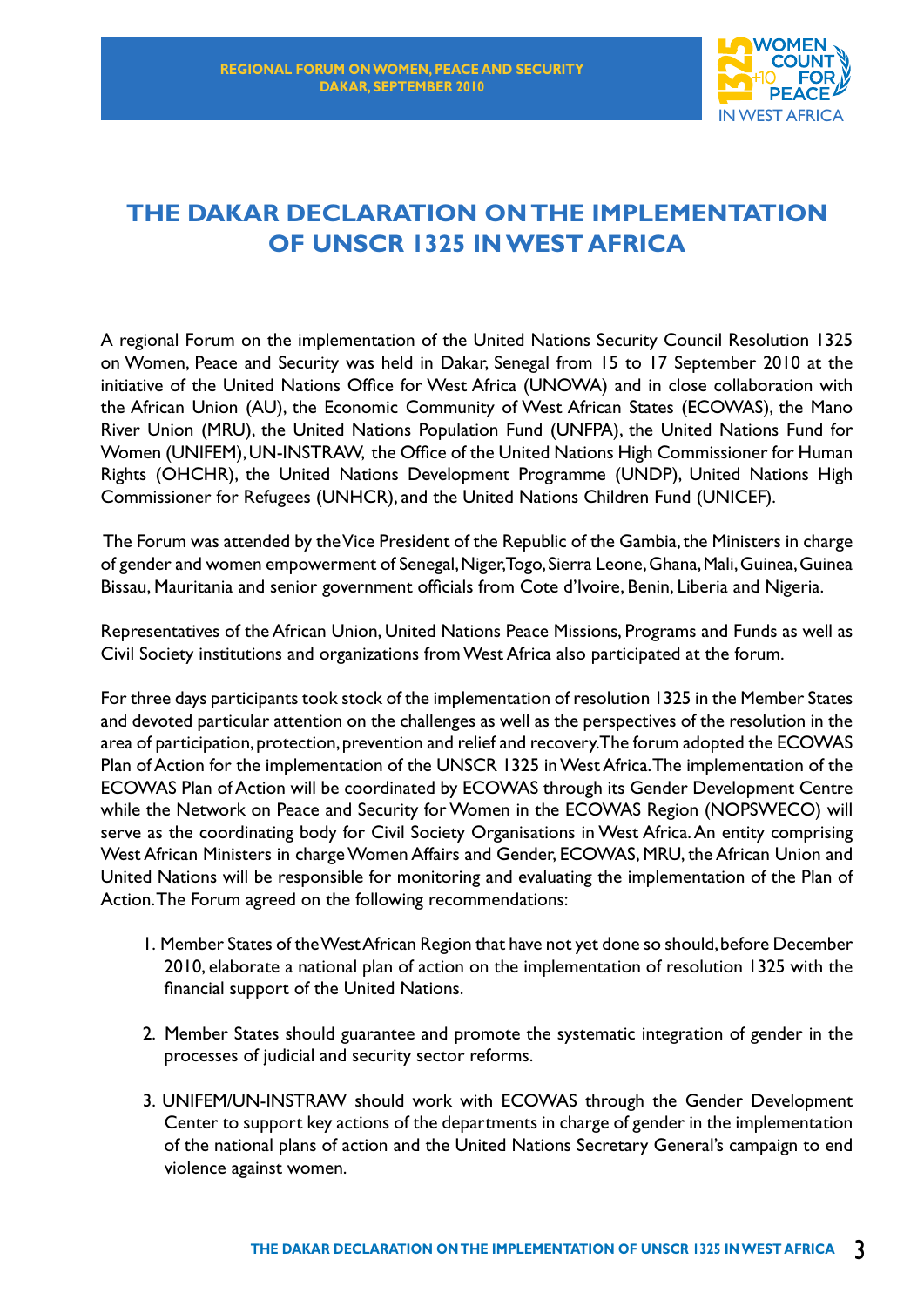4. Technical and financial partners should be committed to supporting the actions of civil society organizations in the area of peace and security.

### **Participation**

- Promote women's participation in mediation: more women will be trained as mediators and a community of practice of women mediators will be established at the regional level; ECOWAS and the AU will appoint more women as special envoys and senior mediators; database of female mediators in the region will be created; measures will be strengthened to encourage women's full participation in electoral process and at all levels of decision making instances;
- Popularise Resolution 1325: through translations in local languages, training, sensitization, and awareness campaigns targeted at decision makers, police and military, judicial sector, schools, youth, local women as well as men groups. In addition the 'Open Day' will be institutionalized as a means for SRSGs to meet with women's representatives regularly and be briefed on women's issues in the region as well as an opportunity for sensitisation on the Resolution at national as well as regional levels,

#### **Protection**

• Strengthen measures to combat Sexual and Gender Based Violence (SGBV): political and security measures will be strengthened to protect women and girls from sexual and gender based violence during and after conflict; existing measures will be strengthened and new measures put in place where necessary to punish perpetrators of sexual and gender based violence. Furthermore, trainings, including pre-deployment trainings, on the prevention of sexual and gender based violence will be harmonized and conducted targeting civil and military personnel in peace keeping operations.

### **Prevention**

- Strengthen preventive diplomacy: request the Special Representative of the Secretary General of the United Nations to use his good offices to actively and systematically consult with women, representing their demands in their efforts at preventive diplomacy in the region,
- Promote the development of a culture of peace by drawing on women's traditional role as mediators and educators for peace so that future generations can be spared the scourge of war and violence; establishing a regional network of peace clubs in secondary schools and universities,

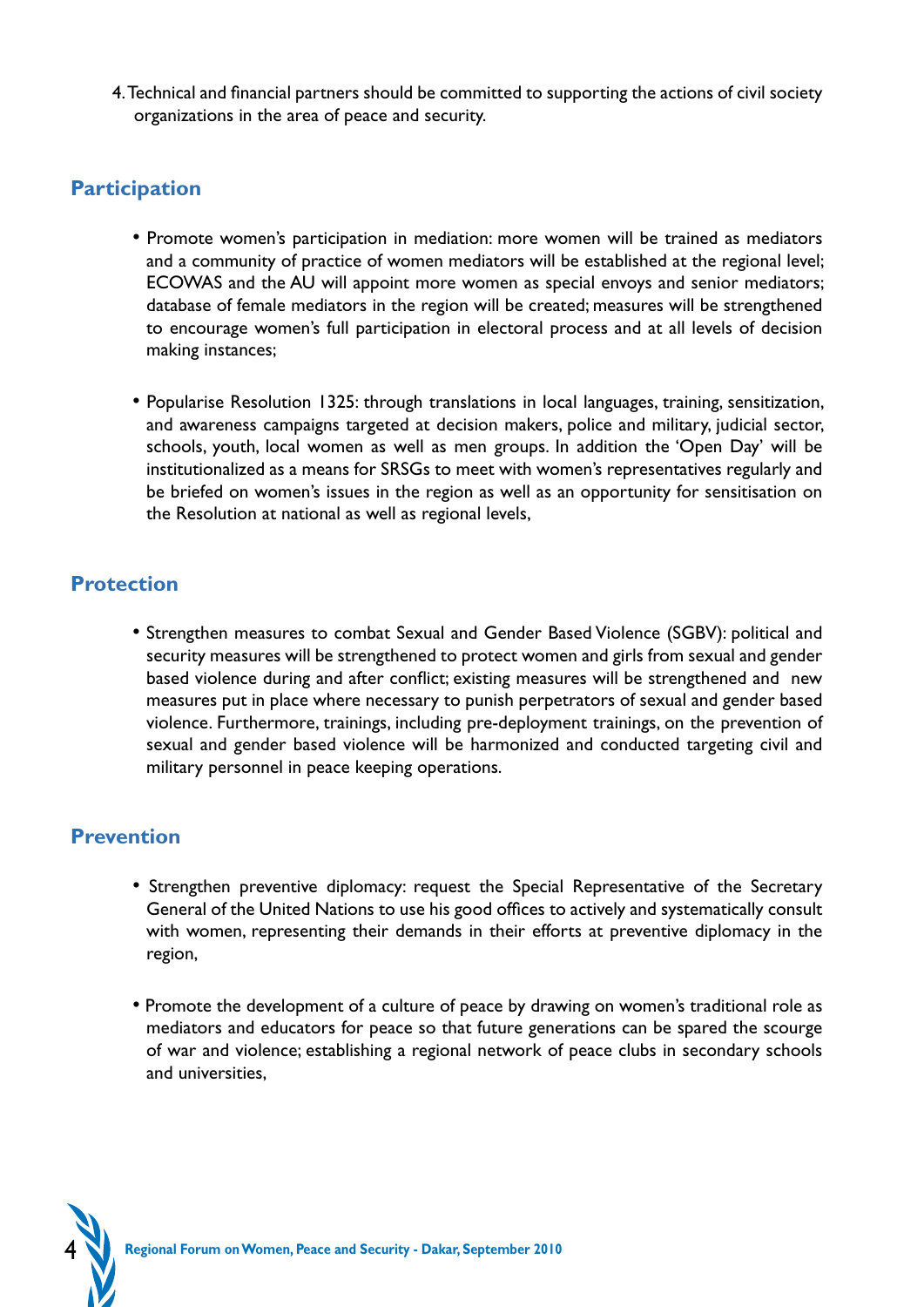- Strengthen early warning mechanisms by launching the ECOWAS gender and early warning indicators and making resources available to populate them with data
- Encourage research and documentation of lessons learned as well as causes and dynamics of conflicts to enhance response effectiveness.

#### **Relief and Recovery**

- Adopt measures to ensure provision of adequate and accessible humanitarian servicesmeasures will be adopted to ensure that humanitarian services provided reach women and girls and that such services can be accessed safely;
- Strengthen post-incident relief measures measures will be strengthened to provide adequate access to health, psycho-social services and trauma counseling for sexual and gender-based violence survivors
- Strengthen socio-economic reintegration measures measures will be strengthened to ensure effective socio-economic integration of women in post conflict reconstruction and rehabilitation programmes.

The Forum mandated H.E. Aja Njie-Saidy, Vice-President of the Gambia, H.E. Henriette Olivia Akossiwa-Kouevi Minister for Women of the Republic of Togo, and H.E. Awa Ndiaye, Minister of State for Gender and African Women Organisations of Senegal, to submit the West African Plan of Action on the Implementation of the UNSCR1325 to the forthcoming ECOWAS Summit of Heads of States for consideration.

The forum further requested H.E. Said Djinnit, Special Representative of the Secretary General to present this declaration and the regional plan of action to the UN Secretary-General and Member States during the 'Global Open Day' on 21 October held in the context of the 10th anniversary celebration of Resolution 1325 for recognition and support.

> The Forum, Dakar, 17 September 2010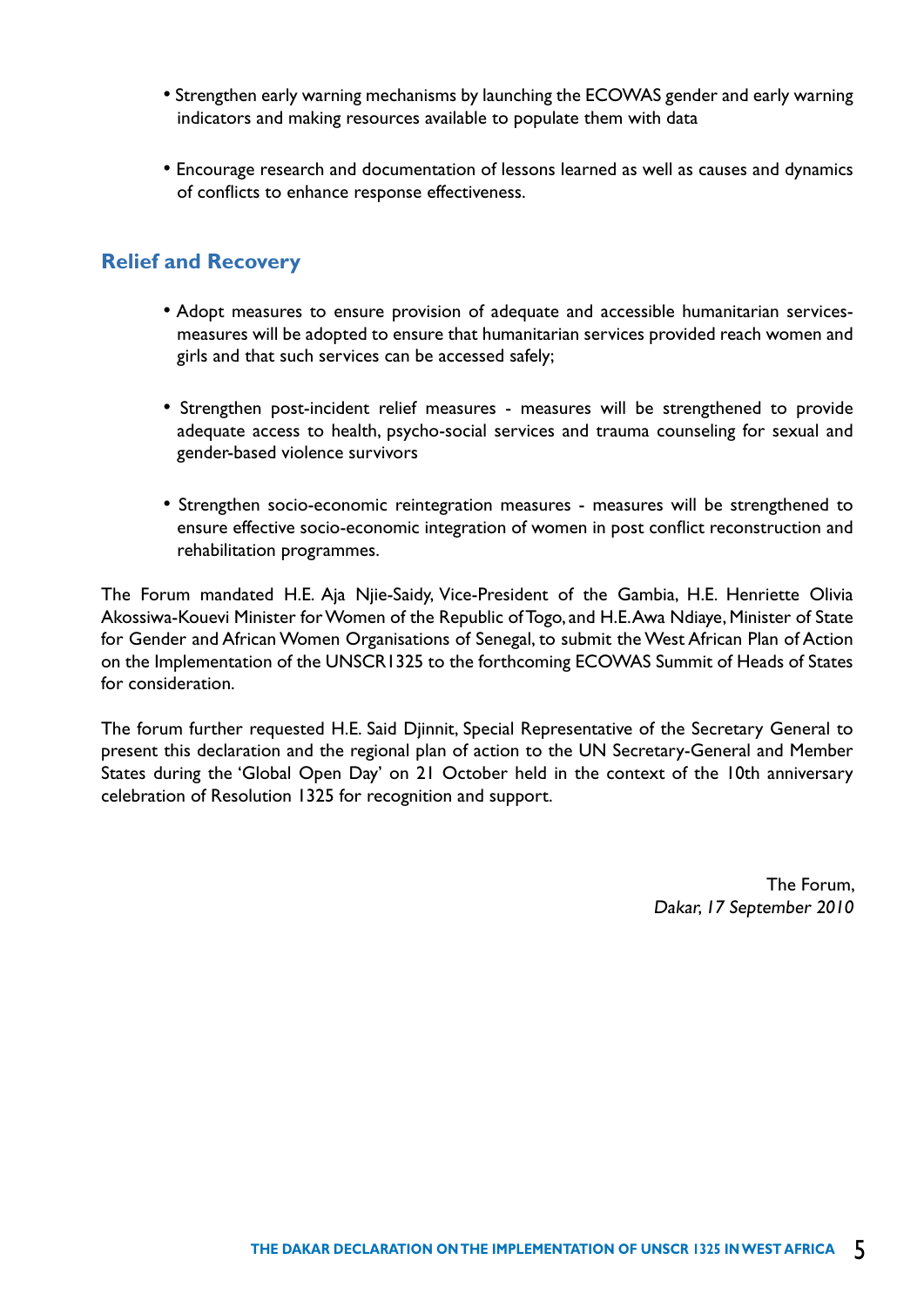

|                                                                                                                                                                                                                                                                                                                     | responsible<br><b>Actors</b> |                                                                                                           | ECOWAS Centre for Gender<br>United Nations entities<br>and Development<br>NOPSWECO                                                                                                                                                                                                                                                                                       |
|---------------------------------------------------------------------------------------------------------------------------------------------------------------------------------------------------------------------------------------------------------------------------------------------------------------------|------------------------------|-----------------------------------------------------------------------------------------------------------|--------------------------------------------------------------------------------------------------------------------------------------------------------------------------------------------------------------------------------------------------------------------------------------------------------------------------------------------------------------------------|
|                                                                                                                                                                                                                                                                                                                     | Indicators                   |                                                                                                           | mentation of the plans of<br>organisations now know<br>-99% of women organi-<br>their roles in the imple-<br>sations and civil society<br>- Number of members<br>capacities strengthened<br>- Frequency of consul-<br>have their institutional<br>in each member state<br>of NOPSWECO that<br>tations<br>action                                                          |
| General Objective: In the framework of the African Union Decade for Women, the West African Plan of Action aims at the<br>Nations Security Council resolutions 1325 and 1820 in West Africa by 2015<br>OF UNITED NATIONS SECURITY COUNCIL RESOLUTIONS 1325 AND 1820<br>ECOWAS PLAN OF ACTION FOR THE IMPLEMENTATION | Priority actions             | Specific objective 1: to improve women's participation in the prevention of conflicts in ECOWAS countries | tion of SRSG and the President of ECOWAS with<br>tions and Civil Society organisations to underline<br>their roles in the implementation of the plans of<br>- Organise consultations with women organisa-<br>- Institutionalise 'open day' for regular consulta-<br>- Strengthen the institutional capacity of<br>NOPSWECO<br>women groups and representatives<br>action |
| improvement of the implementation of United                                                                                                                                                                                                                                                                         | Expected results             |                                                                                                           | women organisations and the civil society orga-<br>NOPSWECO are strengthened in all the mem-<br>-Systematic NGO consultation, enhanced capa-<br>-Consultations that are organised have enabled<br>nisations to know their roles in the implemen-<br>-Institutional capacities of members of<br>tation of the plans of action.<br>city of women's groups<br>ber states    |
|                                                                                                                                                                                                                                                                                                                     | <b>Strategy</b>              |                                                                                                           | organisations<br>ning women<br>Strengthe-<br>and CSOs                                                                                                                                                                                                                                                                                                                    |
| 6<br>Regional Forum on Women, Peace and Security - Dakar, September 2010                                                                                                                                                                                                                                            |                              |                                                                                                           |                                                                                                                                                                                                                                                                                                                                                                          |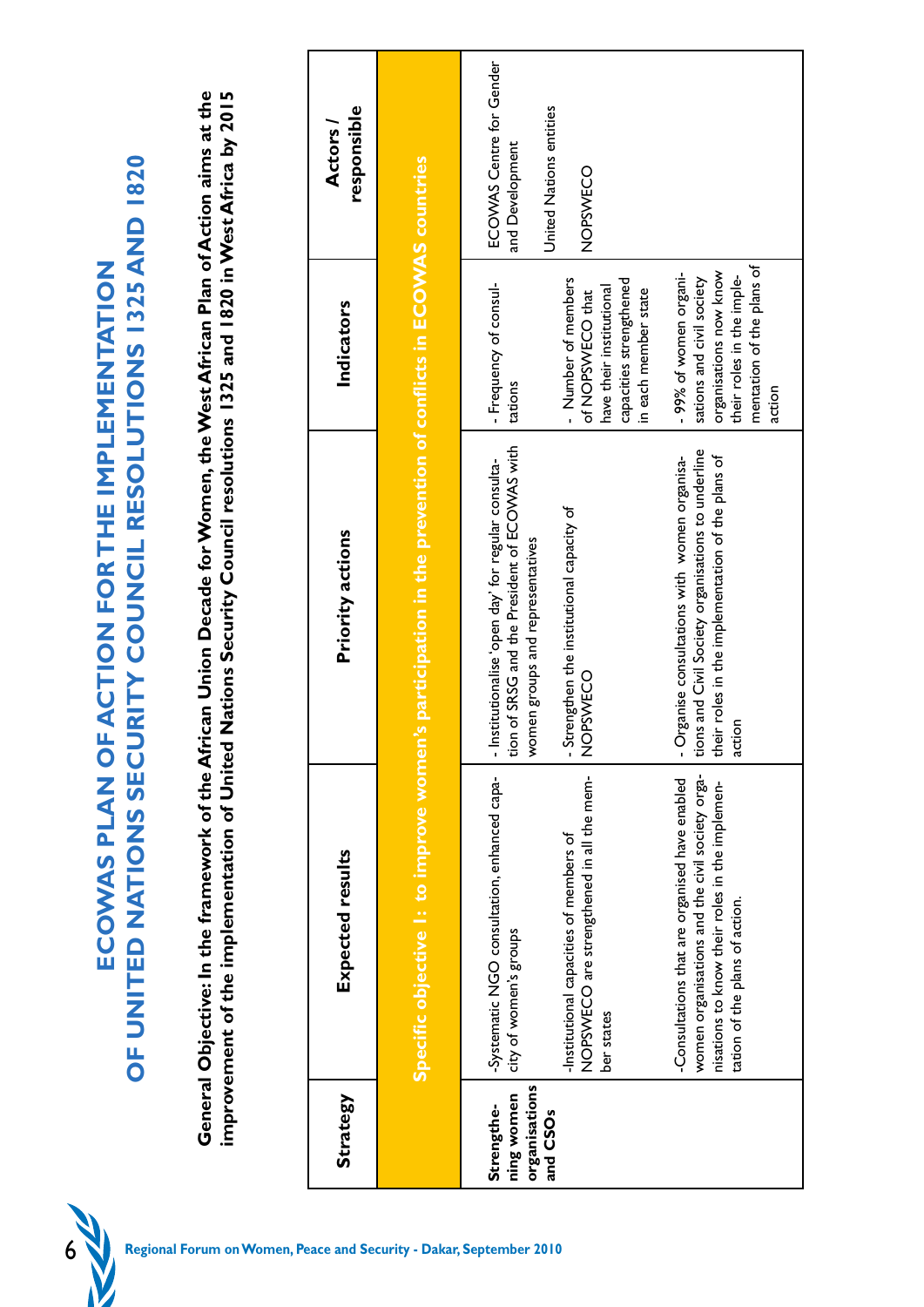| the develop-<br>Promoting<br>preventive<br>culture of<br>ment of a | -A peace network made up of peace clubs in<br>secondary and universities from ECOVVAS<br>Member states is established                                                                               | Establish regional network of peace clubs of<br>secondary and university students<br>7                                                                                                                                                                                              | the regional network of<br>- Percentage of national<br>network of peace clubs<br>that are members of<br>peace clubs                                  |  |
|--------------------------------------------------------------------|-----------------------------------------------------------------------------------------------------------------------------------------------------------------------------------------------------|-------------------------------------------------------------------------------------------------------------------------------------------------------------------------------------------------------------------------------------------------------------------------------------|------------------------------------------------------------------------------------------------------------------------------------------------------|--|
| peace                                                              | - Tools are elaborated and disseminated<br>throughout ECOVYAS member states                                                                                                                         | integrating gender perspectives into conflict pre-<br>Elaborate and disseminate practical tools on<br>vention work<br>ī                                                                                                                                                             | states that are aware of<br>- Number of Member<br>the tools                                                                                          |  |
| warning me-<br>Strengthe-<br>ning early<br>chanisms                | - Provision is made for regular data update and<br>revision                                                                                                                                         | Ensure regular data update and revision of<br>ECOWAS early warning mechanisms<br>$\mathbf{r}$                                                                                                                                                                                       | Frequency of update and<br>revision                                                                                                                  |  |
| research and<br>Encouraging<br>documenta-<br>tion                  | Results of research are documented and made<br>pating in peace keeping operations in all the<br>-Availability of data base on women partici-<br>available to decision makers<br>ECOWAS Member state | Conduct research on lessons learned, causes and<br>-Put in place a documentation centre for research<br>- Compile data on the participation of women in<br>dynamics of conflicts from a gender perspective<br>on women, peace and security issues<br>peace keeping operations<br>ī, | - Number of researches<br>persons using the docu-<br>- number and status of<br>- number of reviews<br>mentation centre<br>carried out,<br>published, |  |
|                                                                    | Review reports and comparative analyses                                                                                                                                                             | perspective in the work of uniformed personnel in<br>peace keeping operations<br>Document and review best practices for enhan-<br>cing gender balance and mainstreaming a gender<br>$\mathbf{r}$                                                                                    |                                                                                                                                                      |  |
|                                                                    | - A database of experts is created                                                                                                                                                                  | Put in place a database of gender experts on<br>resolution 1325<br>7                                                                                                                                                                                                                |                                                                                                                                                      |  |
|                                                                    |                                                                                                                                                                                                     |                                                                                                                                                                                                                                                                                     |                                                                                                                                                      |  |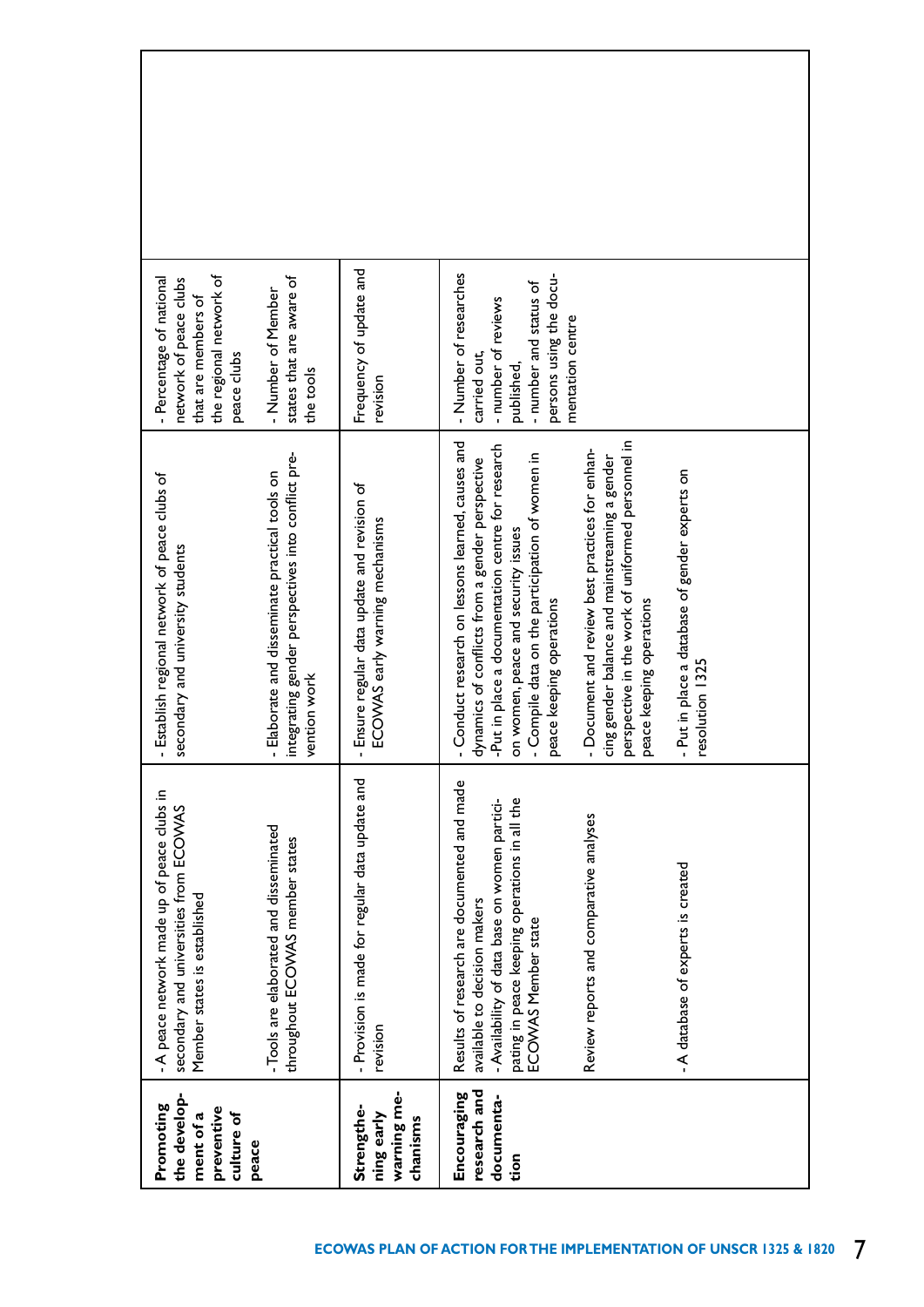| <b>Strategy</b>                                        | Expected results                                                                                                                                                                                                                                     | <b>Priority actions</b>                                                                                                                                                                                            | Indicators                                                                                                                                                                           | responsible<br><b>Actors</b>                                                                                      |
|--------------------------------------------------------|------------------------------------------------------------------------------------------------------------------------------------------------------------------------------------------------------------------------------------------------------|--------------------------------------------------------------------------------------------------------------------------------------------------------------------------------------------------------------------|--------------------------------------------------------------------------------------------------------------------------------------------------------------------------------------|-------------------------------------------------------------------------------------------------------------------|
|                                                        |                                                                                                                                                                                                                                                      |                                                                                                                                                                                                                    | Specific objective 2: to ensure effective protection of women and girls in pre -conflicts, conflicts and post conflicts                                                              |                                                                                                                   |
| ding to gen-<br>and respon-<br>Preventing<br>der based | - The capacity of judges and paralegals<br>(lawyers, JPO) to prevent, prosecute<br>and punish acts of sexual violence is<br>strengthened.                                                                                                            | Judicial police) for the preven-<br>Train judges and paralegals (lawyers, Offi-<br>tion, protection, prosecution and punish-<br>ment of acts of sexual violence<br>cers of the                                     | JPO) whose capacities have been strengthe-<br>ned for the purpose of prevention and prose-<br>- Number of judges and paralegals (lawyers,<br>cution of acts of sexual violence       | -ACHPR                                                                                                            |
| in armed<br>violence<br>conflict                       | - Decrease in impunity                                                                                                                                                                                                                               | - Urge ECOWAS Member States to<br>eradicate private militias                                                                                                                                                       | ning and sensitization programmes for women,<br>-100% of ECOWAS Member States have trai-<br>girls, security forces and judiciary                                                     | Member States (NGOs,<br>- Women of ECOWAS<br>political parties                                                    |
|                                                        | conflicts and post conflicts are respec-<br>services, rights and security of women<br>and girls in situations of pre-conflicts,<br>- Women and girls easily access legal<br>ted, Actors of violations of rights of<br>women and girls are sanctioned | (ECOWAS court, African Court of justice,<br>- Encourage the setting up of legal clinics<br>ECOWAS parliament, the African Com-<br>Human and Peoples' Rights)<br>- Use existing protection mechanisms<br>mission on | -Number of women and girls that have benefit-<br>girls that have been taken to the tribunals and<br>- Number of cases of violations of women/<br>ted from legal assistance<br>judged | - Centre for Gender and<br>(Lawyers, Officers of the<br>- Judges and paralegal<br>judicial police)<br>Development |
|                                                        | - Conventions on protection are ratified<br>by all countries                                                                                                                                                                                         | conventions for the protection<br>- Ratify the<br>of women                                                                                                                                                         | - 100% of countries ratify the conventions of<br>protection of the rights of women                                                                                                   | - ECOWAS Member<br>States                                                                                         |
|                                                        | nal laws and are known and used for the<br>National laws are in line with internatio-<br>protection of women and girls                                                                                                                               | - Harmonise and popularise international<br>laws with national laws                                                                                                                                                | - 95% of legal documents are adapted to inter-<br>known and used for the protection of women<br>-95% of national and international laws are<br>national laws<br>and girls            | ECOWAS member states<br>- United Nations entities<br>-Parliamentarians of<br>NOPSWECO                             |
|                                                        | -Victims benefit from paid medical ex-<br>penses and followed-up                                                                                                                                                                                     | support and provision of medical services,<br>- Support victims through psychosocial<br>legal services and economic support                                                                                        | - Number of women and girls that have bene-<br>- At least 50% of victims benefit from assis-<br>fitted from legal and medical assistance<br>tance and are followed up                |                                                                                                                   |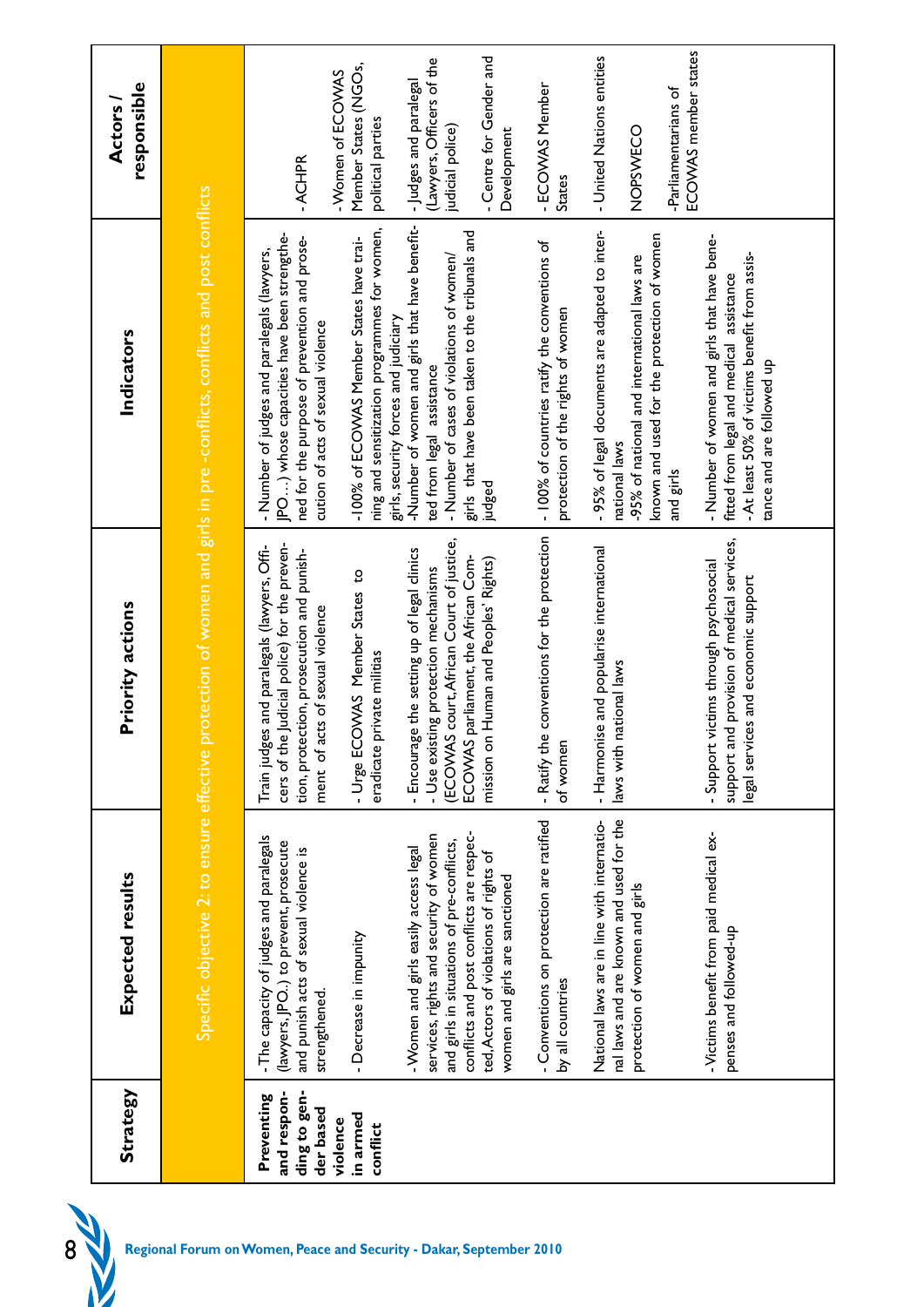| -Number of training/ participants, number of<br>-Number of copies distributed<br>-The orientation guideline<br>cases attended to                                                                                                                                                          | - Number of women involved in peacekeeping<br>-Number of women involved in the key areas<br>have been sensitized on the needs of women<br>- Number of heads of security service that<br>participating in peace operations<br>of peace and security<br>operations                                                                                                                                                                                                                                         | - Number of SSR policy documents in which<br>-Number of persons trained in the region<br>- frequency of meetings of network<br>gender is integrated                                                                                                                                                          |
|-------------------------------------------------------------------------------------------------------------------------------------------------------------------------------------------------------------------------------------------------------------------------------------------|----------------------------------------------------------------------------------------------------------------------------------------------------------------------------------------------------------------------------------------------------------------------------------------------------------------------------------------------------------------------------------------------------------------------------------------------------------------------------------------------------------|--------------------------------------------------------------------------------------------------------------------------------------------------------------------------------------------------------------------------------------------------------------------------------------------------------------|
| and disseminate an orientation<br>rable groups on prevention and treatment<br>- Provide training and support to vulne-<br>of sexually transmitted infections/HIV<br>- Elaborate<br>guideline                                                                                              | - Raise awareness and train military, civilian<br>police and humanitarian personnel on how<br>of women participating in peace<br>to integrate gender perspectives in peace-<br>- Lobby for the integration of gender in<br>heads of security services on<br>participation of women in peace struc-<br>- lobby and advocate for the increased<br>making and peace building activities<br>tures and security institutions<br>peace keeping operations<br>erations<br>keeping op<br>the needs<br>-Sensitize | gender dimension in reforms of the judi-<br>and gender focal persons at regional and<br>- Promote the systematic integration of<br>- Harmonise gender, peace and security<br>-establish a network of gender advisers<br>cial systems and security sector<br>training manuals in the region<br>country levels |
| health issues in communities facing post-<br>towards women and girls in situations of<br>rights, behaviours and attitudes to adopt<br>- Orientation guideline on knowledge of<br>conflicts and post conflicts are available<br>Increased awareness of reproductive<br>conflict situations | sensitised on the needs of women parti-<br>- Increase in number of women in peace<br>Heads of security services have been<br>cipating in peace keeping operations<br>and security institutions                                                                                                                                                                                                                                                                                                           | - Gender and peace training manuals are<br>Common agenda of gender advisers and<br>harmonised, gender workshops organi-<br>SSR processes are gender sensitive<br>sed and gender awareness raised<br>focal points                                                                                             |
|                                                                                                                                                                                                                                                                                           | security sec-<br>making and<br>ding efforts<br>integrating<br>peace buil-<br>tor reform<br>including<br>in peace<br>gender                                                                                                                                                                                                                                                                                                                                                                               |                                                                                                                                                                                                                                                                                                              |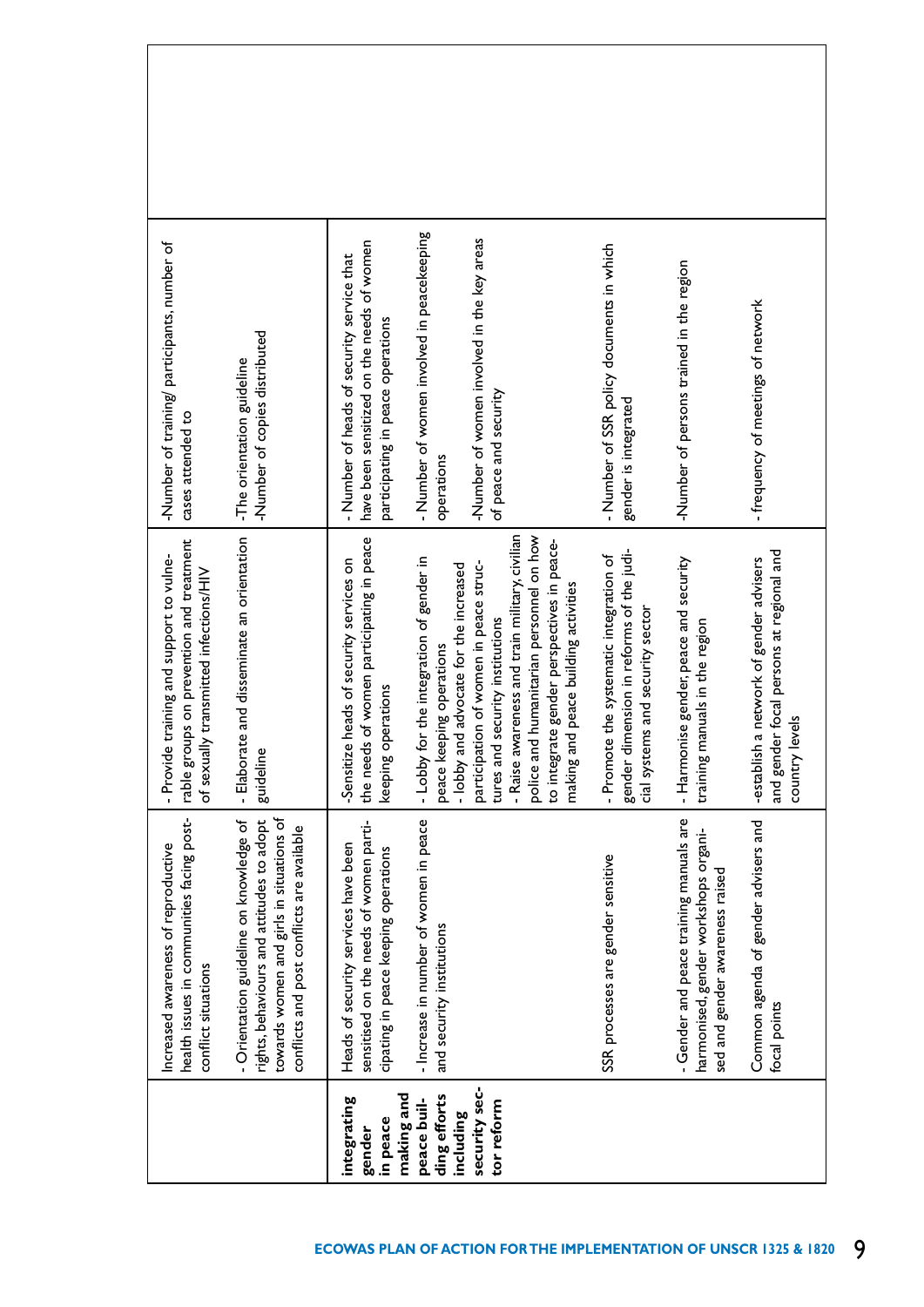| <b>Strategy</b>                                                            | Expected results                                                                                                                                                                                                               | Priority actions                                                                                                                                                                                                                                                                                        | Indicators                                                                                                                                              | responsible<br><b>Actors</b>                                                                                                                    |
|----------------------------------------------------------------------------|--------------------------------------------------------------------------------------------------------------------------------------------------------------------------------------------------------------------------------|---------------------------------------------------------------------------------------------------------------------------------------------------------------------------------------------------------------------------------------------------------------------------------------------------------|---------------------------------------------------------------------------------------------------------------------------------------------------------|-------------------------------------------------------------------------------------------------------------------------------------------------|
|                                                                            | Specific objective 3:                                                                                                                                                                                                          | and reconstruction processes in post conflict situations<br>to ensure                                                                                                                                                                                                                                   | equal participation of women and men in peace, security                                                                                                 |                                                                                                                                                 |
| Promoting<br>availability<br>participa-<br>women's<br>ensuring<br>tion and | Network of Female Ministers have adop-<br>women in the prevention and resolution<br>ted legislations for the contribution of<br>bers States, including members of the<br>Parliamentarians of ECOWAS Mem-<br>of armed conflicts | and the Network for Female Ministers and<br>- Lobby at the level of parliamentarians<br>Parliamentarians                                                                                                                                                                                                | - Number of women in the delegations consti-<br>tuted to negotiate peace agreements.                                                                    | Member States (NGOs,<br>- Women of ECOWAS<br>political parties<br>-ACHPR                                                                        |
| mediation<br>of female<br>experts                                          | of protection and resolution of conflicts<br>- Capacity of women in the technique<br>are strengthened                                                                                                                          | - Train actors (women, girls, judiciary per-<br>sonnel, opinion leaders) in the technique<br>of protection of women in conflict situa-<br>bying, advocating, public speaking, media-<br>- Train women in the technique of lob-<br>tions, peace mediation and negotiation<br>tion and negotiation skills | and resolution of conflict have been strengthe-<br>whose capacity in the technique of prevention<br>- Number of women in each Member State<br>7ed<br>Te | - Centre for Gender and<br>(Lawyers, Officers of the<br>- Judges and paralegals<br>- ECOWAS Member<br>judicial police)<br>Development<br>States |
| post conflict<br>economic<br>women's<br>Ensuring<br>recovery               | Training and other supports to income-<br>generation activities provided                                                                                                                                                       | - Conduct gender analysis in planning and<br>of post conflict rehabilitation<br>- Design and implement livelihood crea-<br>financial assistance to women<br>- Conduct specific skills training<br>tion programmes<br>entrepreneurs<br>cs<br>execution<br>programm<br>- Provide                          | Number of women that have accessed econo-<br>mic recovery support                                                                                       | - United Nations entities<br>-Traditional chiefs<br>- NOPSWECO                                                                                  |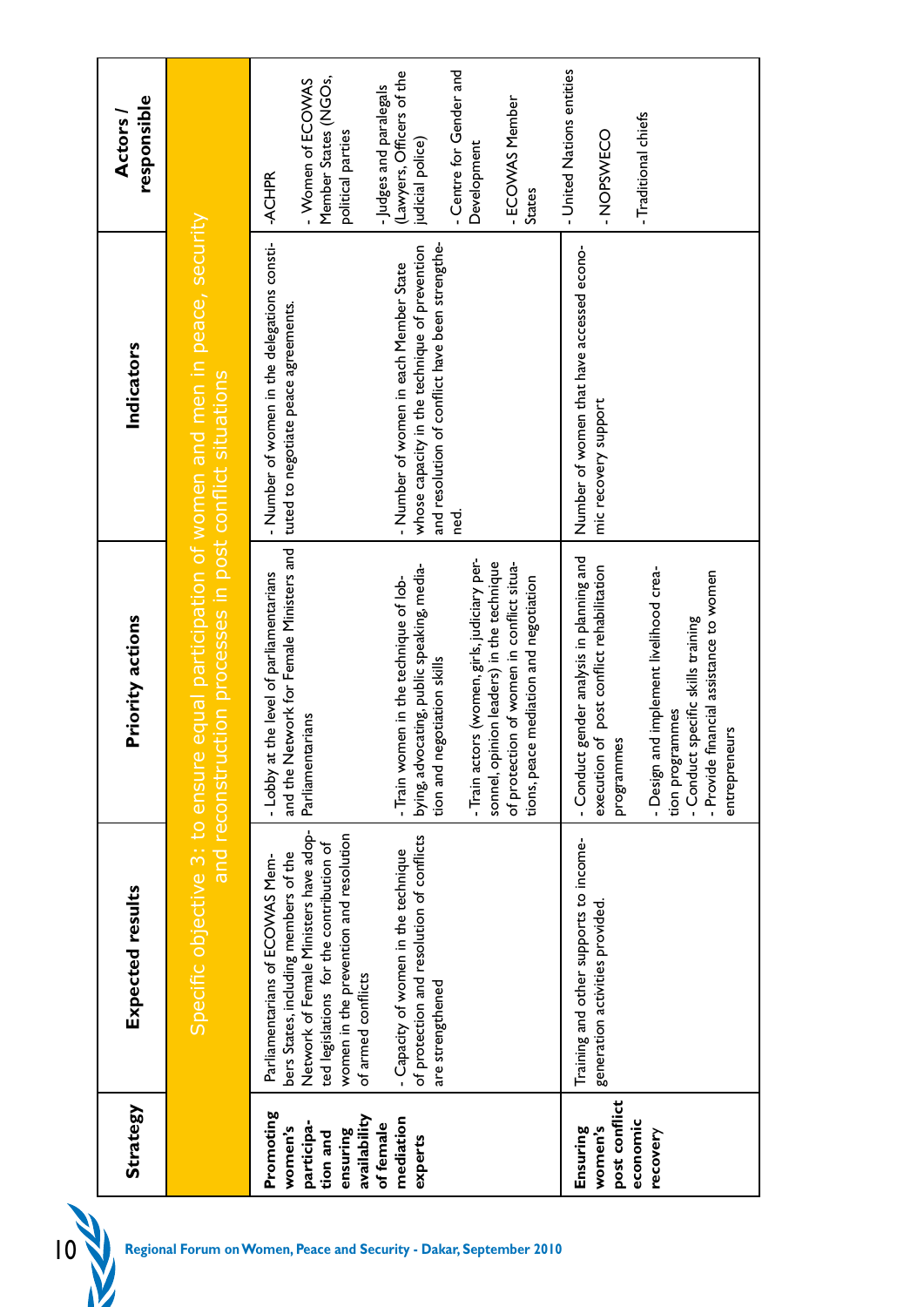| 100% of Member States have plans of action<br>that are being implemented.                                                                                                                                   | Percentage of women in positions of decision<br>making                                                                                                                                                                          | - Number of women informed and sensitised<br>-Number of languages into which the resolu-<br>on resolutions 1325 and 1820<br>tions have been translated                                                                                                   | good knowledge of resolutions 1325 and 1880<br>- Number of traditional mediators that have a<br>- A large part of conflicts are settled amicably<br>within the communities                                      |
|-------------------------------------------------------------------------------------------------------------------------------------------------------------------------------------------------------------|---------------------------------------------------------------------------------------------------------------------------------------------------------------------------------------------------------------------------------|----------------------------------------------------------------------------------------------------------------------------------------------------------------------------------------------------------------------------------------------------------|-----------------------------------------------------------------------------------------------------------------------------------------------------------------------------------------------------------------|
| ii. work towards the effective implementa-<br>i. the elaboration of plans of action for<br>tion of plans of action in each country<br>- Carry out high level missions for<br>countries that do not have one | - Urge ECOV/AS member state to respect<br>-train women electoral workers and candi-<br>dates including women at the local levels<br>- lobby for 50% representation in all ins-<br>tances of decision making<br>Iota<br>women qu | -Disseminate resolutions 1325 and 1820 in<br>the ECOWAS Member States (ministerial<br>- Inform and sensitise women on resolu-<br>resolutions 1325 and 1820 in<br>departments, CSO etc)<br>the national languages<br>and 1820<br>tions 1325<br>-Translate | settlement of conflicts and the protection<br>- identify and educate traditional media-<br>and women) on resolutions<br>- Involve traditional authorities in the<br>1820<br>tors (men<br>of victims<br>1325 and |
| member state and effectively implement<br>Have a plan of action in each ECOVAS<br>یع.                                                                                                                       | - Women access positions of decision<br>making on an equal footing with men<br>- The minimum 30% is attained in all<br>member states                                                                                            | Resolutions 1325 and 1820 are widely<br>known at all levels                                                                                                                                                                                              | -Traditional mediators are identified and<br>educated on resolutions 1325 and 1820<br>Traditional methods of settlement of<br>conflicts are effectively used                                                    |
| Developing<br>national<br>plans of<br>action                                                                                                                                                                | women in<br>represen-<br>Ensuring<br>instences<br>tation of<br>decision<br>making                                                                                                                                               | Popularising<br>resolutions<br>1325 and<br>1820                                                                                                                                                                                                          | Supporting<br>for conflict<br>indigenous<br>resolution<br>processes                                                                                                                                             |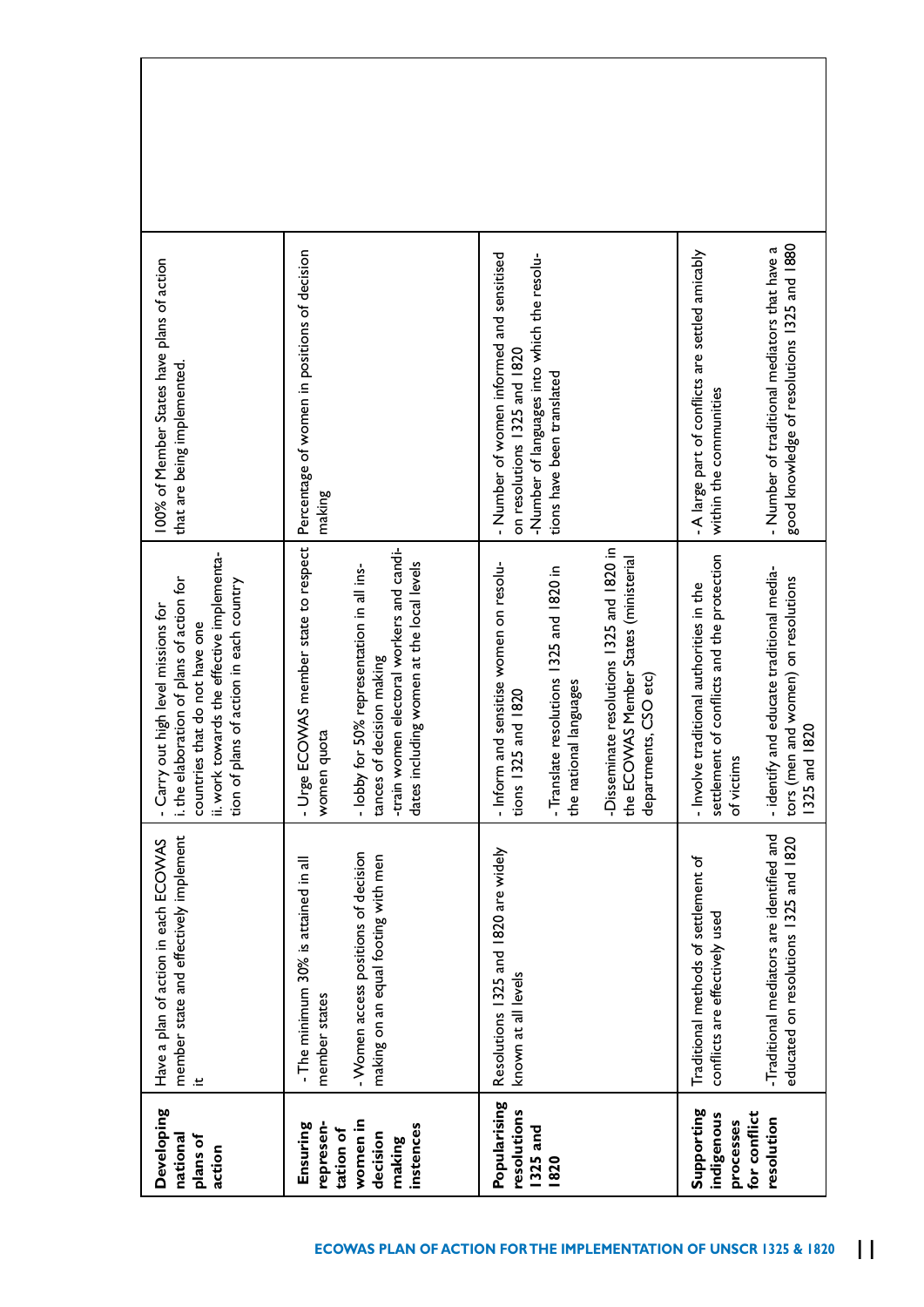| - Number of measures taken for the imple-<br>mentation of the resolutions,<br>heroes of implementation of resolutions<br>- Carryout annual prize giving event for<br>- Conduct annual gender audit<br>1820<br>1325 and | - ECOWAS Centre for<br>Gender Development<br>- extent of operationalisation of the plans of<br>action<br>- Carryout a baseline study of the imple-<br>mentation of resolution 1325<br>- Reference situation on the implemen-<br>tation of resolutions 1325 and 1820 in<br>place a mo-<br>Putting in | Monitoring and evaluation framework for the implementation of the plan of action | - Professional Organisa-<br>responsible<br>tions such as FIDA<br>Actors<br>- Member States<br>- AU/ACHPR<br>- MRU | - Number of follow up missions that have been<br>- Number and quality of reports produced<br>- Availability of operational mechanisms<br>Indicators<br>carried out | - Conduct quarterly review of implemen-<br>men empowerment Ministers to monitor<br>a network of Gender and wo-<br>- Carry out regular monitoring missions<br>and ensure commitment on peer level<br>Priority actions<br>cess<br>- Establish<br>tation pro | - Monitoring of respect of commitment<br>taken by the different actors is assured<br>- the targeted objectives of the plan of<br>the Member States in the ECOWAS<br>- Guidance is given where necessary<br>- The implementation of the plan of<br>Expected results<br>action is assured at every stage<br>action are attained<br>region is available | nitoring and<br><b>Strategy</b><br>mechanism<br>evaluation |
|------------------------------------------------------------------------------------------------------------------------------------------------------------------------------------------------------------------------|-----------------------------------------------------------------------------------------------------------------------------------------------------------------------------------------------------------------------------------------------------------------------------------------------------|----------------------------------------------------------------------------------|-------------------------------------------------------------------------------------------------------------------|--------------------------------------------------------------------------------------------------------------------------------------------------------------------|-----------------------------------------------------------------------------------------------------------------------------------------------------------------------------------------------------------------------------------------------------------|------------------------------------------------------------------------------------------------------------------------------------------------------------------------------------------------------------------------------------------------------------------------------------------------------------------------------------------------------|------------------------------------------------------------|
|                                                                                                                                                                                                                        | - United Nations entities                                                                                                                                                                                                                                                                           |                                                                                  |                                                                                                                   |                                                                                                                                                                    |                                                                                                                                                                                                                                                           |                                                                                                                                                                                                                                                                                                                                                      |                                                            |
|                                                                                                                                                                                                                        |                                                                                                                                                                                                                                                                                                     |                                                                                  |                                                                                                                   |                                                                                                                                                                    |                                                                                                                                                                                                                                                           |                                                                                                                                                                                                                                                                                                                                                      |                                                            |
|                                                                                                                                                                                                                        |                                                                                                                                                                                                                                                                                                     |                                                                                  |                                                                                                                   |                                                                                                                                                                    |                                                                                                                                                                                                                                                           |                                                                                                                                                                                                                                                                                                                                                      |                                                            |
|                                                                                                                                                                                                                        |                                                                                                                                                                                                                                                                                                     |                                                                                  |                                                                                                                   |                                                                                                                                                                    |                                                                                                                                                                                                                                                           |                                                                                                                                                                                                                                                                                                                                                      |                                                            |
|                                                                                                                                                                                                                        |                                                                                                                                                                                                                                                                                                     |                                                                                  |                                                                                                                   |                                                                                                                                                                    |                                                                                                                                                                                                                                                           |                                                                                                                                                                                                                                                                                                                                                      |                                                            |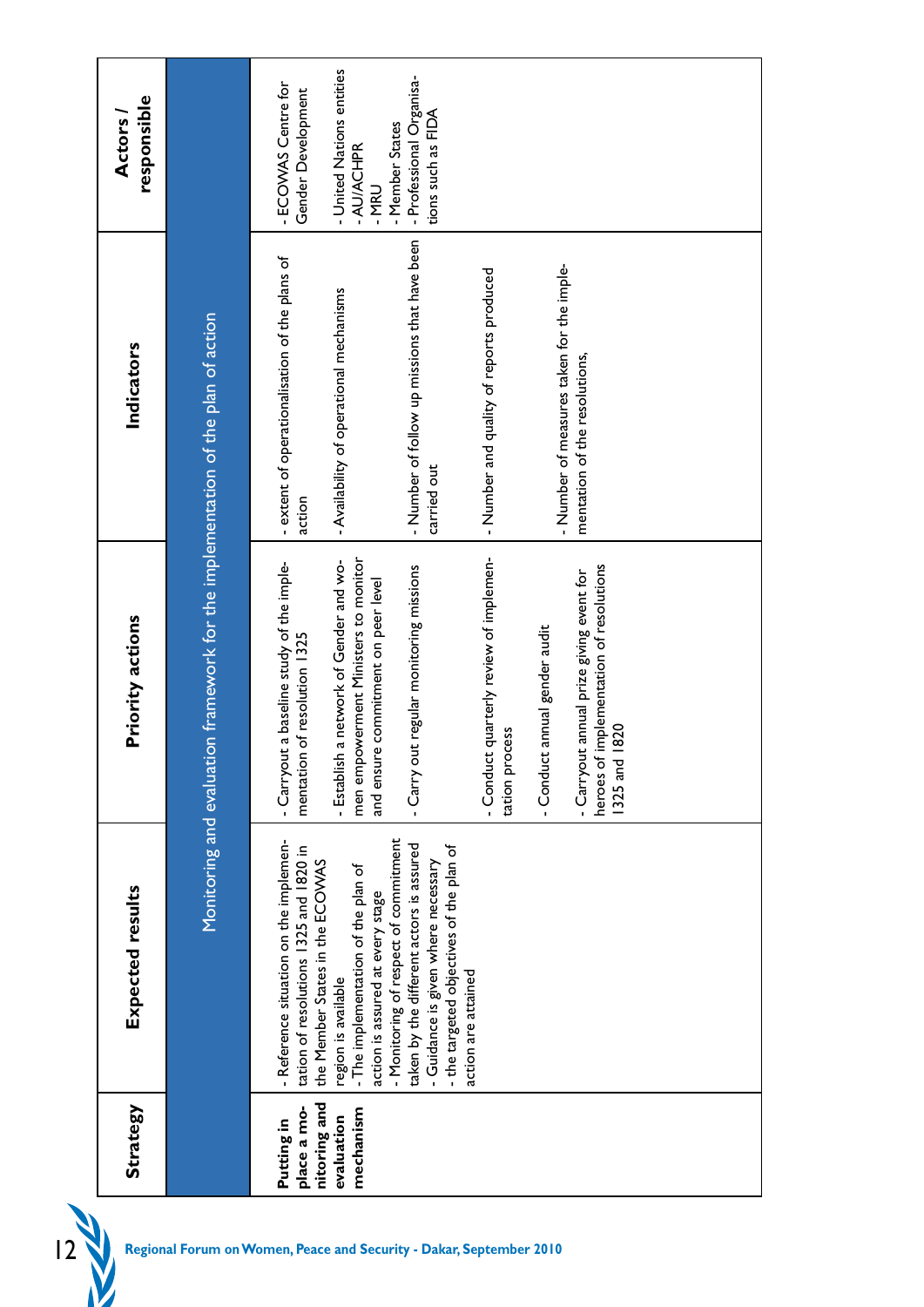## **RESOLUTION 1325 ON WOMEN, PEACE AND SECURITY**

The United Nations Security Council resolution 1325 was unanimously adopted in October 2000. It is a landmark legal and political framework that acknowledges the importance of the participation of women and the inclusion of gender perspectives in peace negotiations, humanitarian planning, peacekeeping operations, post-conflict peacebuilding and governance. Resolution 1325 has 4 main focus areas.

1. Participation of women at all levels of decision making, including:

- in national, regional and international institutions;
- in mechanisms for the prevention, management and resolution of conflicts;
- in peace negotiations;
- in peace operations, as soldiers, police and civilians;
- as Special Representatives of the UN Secretary-General.
- 2. Protection of women and girls from sexual and gender-based violence, including:
	- in emergency and humanitarian situations, such as in refugee camps;
	- through pre-deployment and in-theatre training to peace operations personnel on the rights of women and girls and effective protection measures.
- 3. Prevention of violence against women through the promotion of women's rights, accountability and law enforcement, including by:
	- prosecuting those responsible for war crimes, genocide, crimes against humanity and other violations of international law;
	- respecting the civilian and humanitarian nature of refugee camps;
	- excluding sexual violence crimes from amnesty agreements, as they may amount to crimes against humanity, war crimes or genocide;
	- strengthening women's rights under national law;
	- supporting local women's peace initiatives and conflict resolution processes.
- 4 Mainstreaming of gender perspectives in peace operations, including by:
	- appointing Gender Advisors to all UN peace operations;
	- considering the specific needs of women and girls in the design and development of policy in all areas;
	- incorporating the perspectives, contributions and experience of women's organizations in policy and programme development.

# **RESOLUTION 1820 ON CONFLICT RELATED SEXUAL VIOLENCE**

Resolution 1820 (2008) recognizes conflict-related sexual violence as a matter of international peace and security. The resolution calls for:

- a. armed actors to end the practice of using sexual violence against civilians to achieve political or military ends
- b. all parties to conflict to counter impunity for sexual violence and provide effective protection for civilians
- c. the United Nations and peace operations to develop mechanisms to prevent and respond to sexual violence.